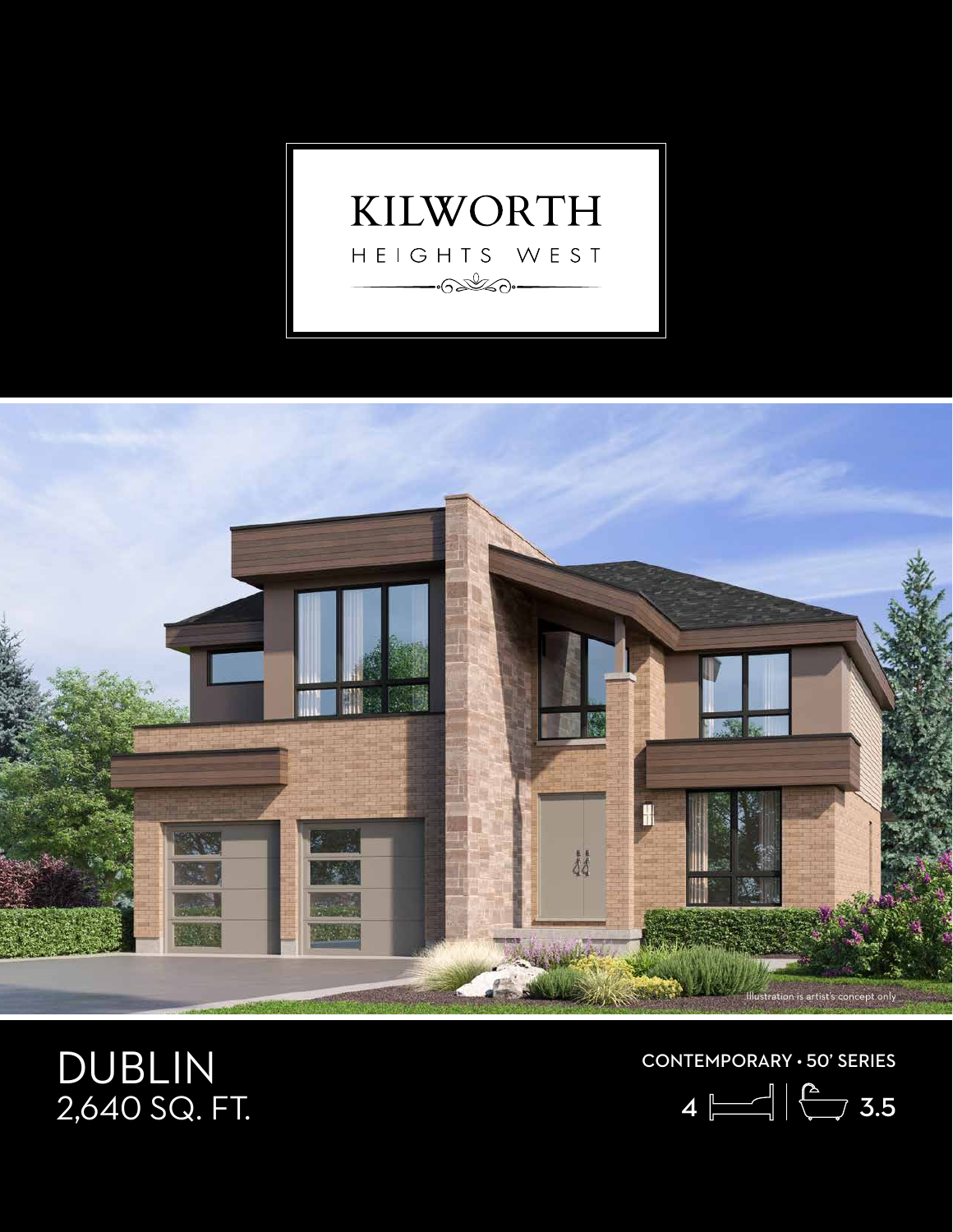

 $\texttt{CONTEMPORARY}\cdot$  50' SERIES

4 3.5 10'01" X 11'6"



Prices, terms and conditions are subject to change without notice. Availability of options is determined by house design. Specifications, sizes and finishing details are approximate and subject to change without notice. Vendor reserves the right to substitute name brand features or finishes for equal or better quality and value. All items are as per Vendors' standard samples and specification. E. & O.E.



FIRST FLOOR PLAN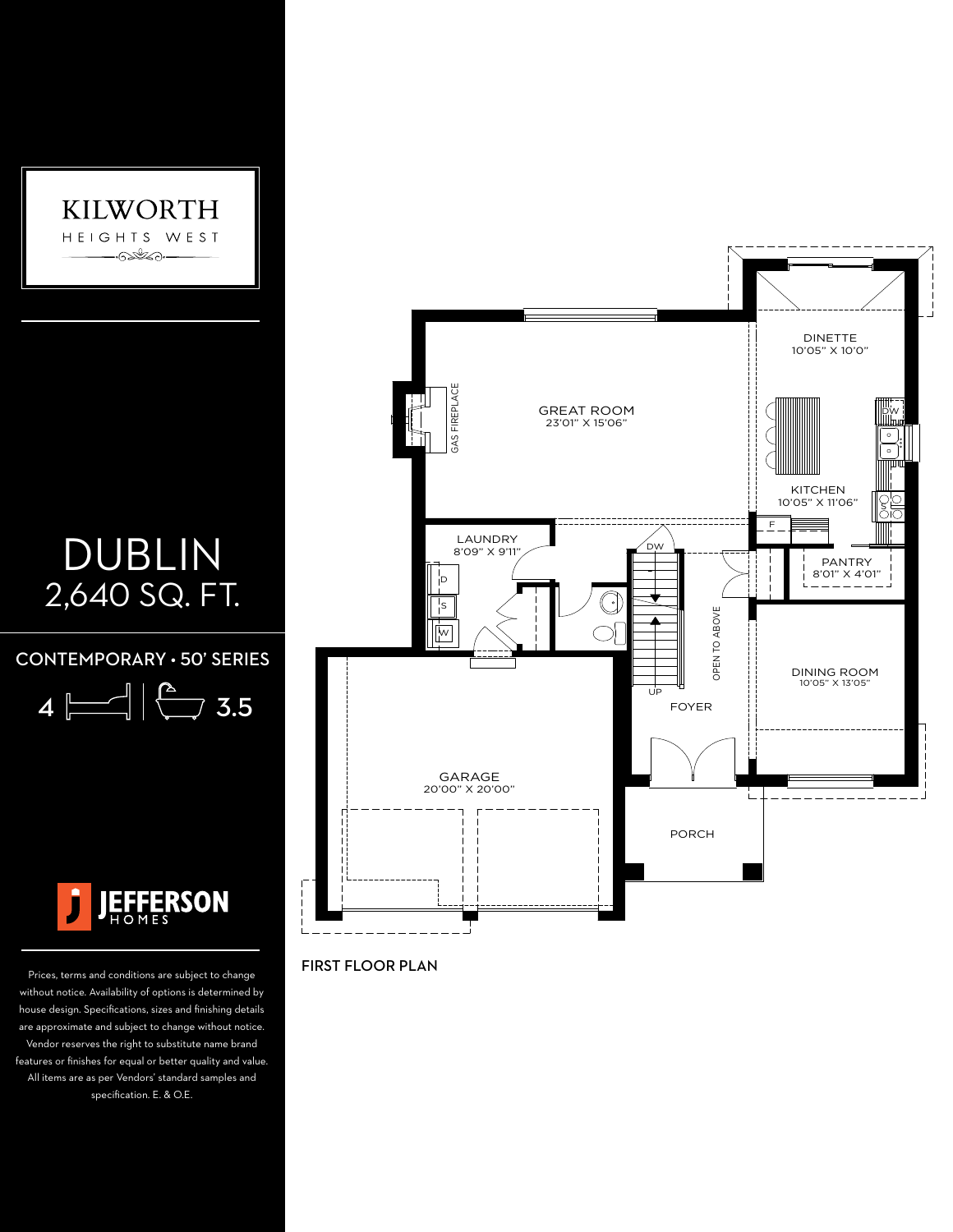

## DUBLIN 2,640 SQ. FT.

## CONTEMPORARY • 50' SERIES  $\overline{C}$

 $4 \sim$  3.5  $1\Box$ 



Prices, terms and conditions are subject to change without notice. Availability of options is determined by house design. Specifications, sizes and finishing details are approximate and subject to change without notice. Vendor reserves the right to substitute name brand features or finishes for equal or better quality and value. All items are as per Vendors' standard samples and specification. E. & O.E.



## SECOND FLOOR PLAN